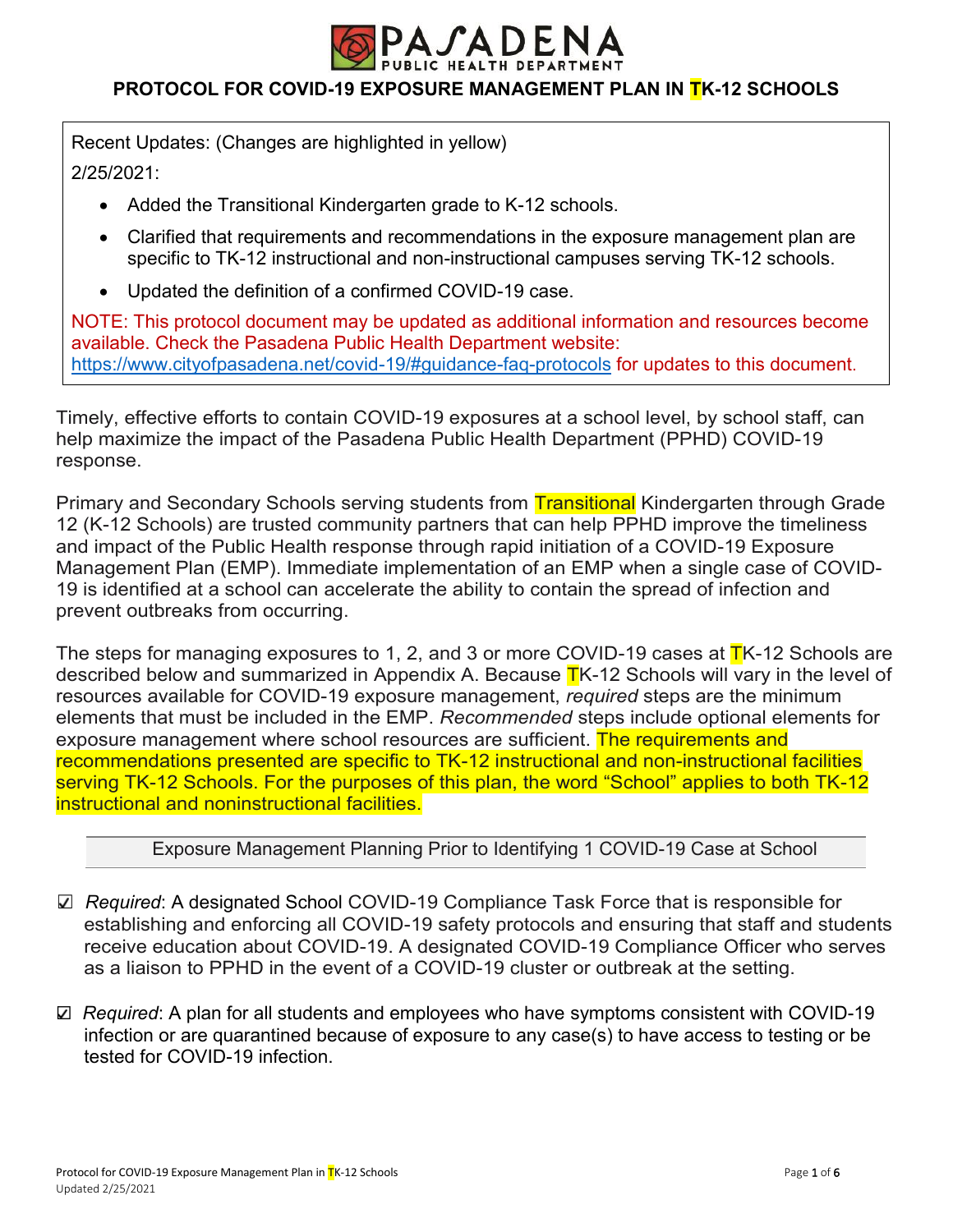### Exposure Management for 1 COVID-19 Case at School

□ *Required*: After identifying one confirmed or suspected COVID-19 case (student or employee), the School Compliance Task Force instructs the case to follow US Centers for Disease Control and Prevention (CDC) home isolation instructions for COVID-19 (https://www.cdc.gov/coronavirus/2019-ncov/if-you-are-sick/steps-when-sick.html). NOTE: A person is considered to be diagnosed with or likely to have COVID-19, based on one of more of the following criteria: a) They received a positive diagnostic (viral) test for COVID-19 and/or b) A healthcare provider clinically suspects that they have COVID-19 and/or c) They have symptoms that are consistent with COVID-19 (e.g., fever, cough, shortness of breath, fatigue, body aches, headache, new loss of taste or smell, sore throat, congestion, nausea/vomiting, or diarrhea).

□ *Required*: School Compliance Task Force informs the case that PPHD will contact the case directly to collect additional information and issue the Health Officer Order for Case Isolation.

☐ *Required*: School Compliance Task Force works with the case to generate a list of : (1) employees and children with confirmed or suspected COVID-19 who were on campus at any point within the 14 days prior to the illness onset date and (2) persons on campus who were exposed to the infected person during the infectious period. The illness onset date is the first date of COVID-19 symptoms or the COVID-19 test date, whichever is earlier. The School Compliance Officer submits this information to PPHD using the COVID-19 Case and Contact Line List for the Educational Sector within 1 day of notification of a case. If needed, additional time may be requested. For technical assistance on how to complete the line list contact: nursing@cityofpasadena.net.

- A case is considered to be infectious from 2 days before their symptoms first appeared until the time they are no longer required to be isolated (i.e., no fever for at least 24 hours, without the use of medicine that reduces fevers AND other symptoms have improved AND at least 10 days have passed since symptoms first appeared). A person with a positive COVID-19 test but no symptoms is considered to be infectious from 2 days before their test was taken until 10 days after their test.
- A person is considered to have been exposed to a case during the infectious period if at least one of the following criteria are met if they are one of the following:
	- If the exposure happened in a school classroom or school cohort, all persons that were in the classroom or cohort during the infectious period are considered exposed at this time.
	- An individual who was within 6 feet of the infected person for a cumulative 15 minutes or more over a 24-hour period, even if a face mask was worn;
	- An individual who had unprotected contact with the infected person's body fluids and/or secretions of a person with confirmed or suspected COVID-19 (e.g., being coughed or sneezed on, sharing utensils or saliva, or providing care without using appropriate protective equipment).

- Being present in the same cohort or classroom as the infected person.

☐ *Required*: Students and employees that are identified to have had an exposure to the case at school are notified by the School Compliance Task Force of the exposure through a letter or other communication strategies. A School Exposure Notification letter template is available at: COVID-19 Template Notification Letters for Education Settings. The notification of exposure should include the following messages: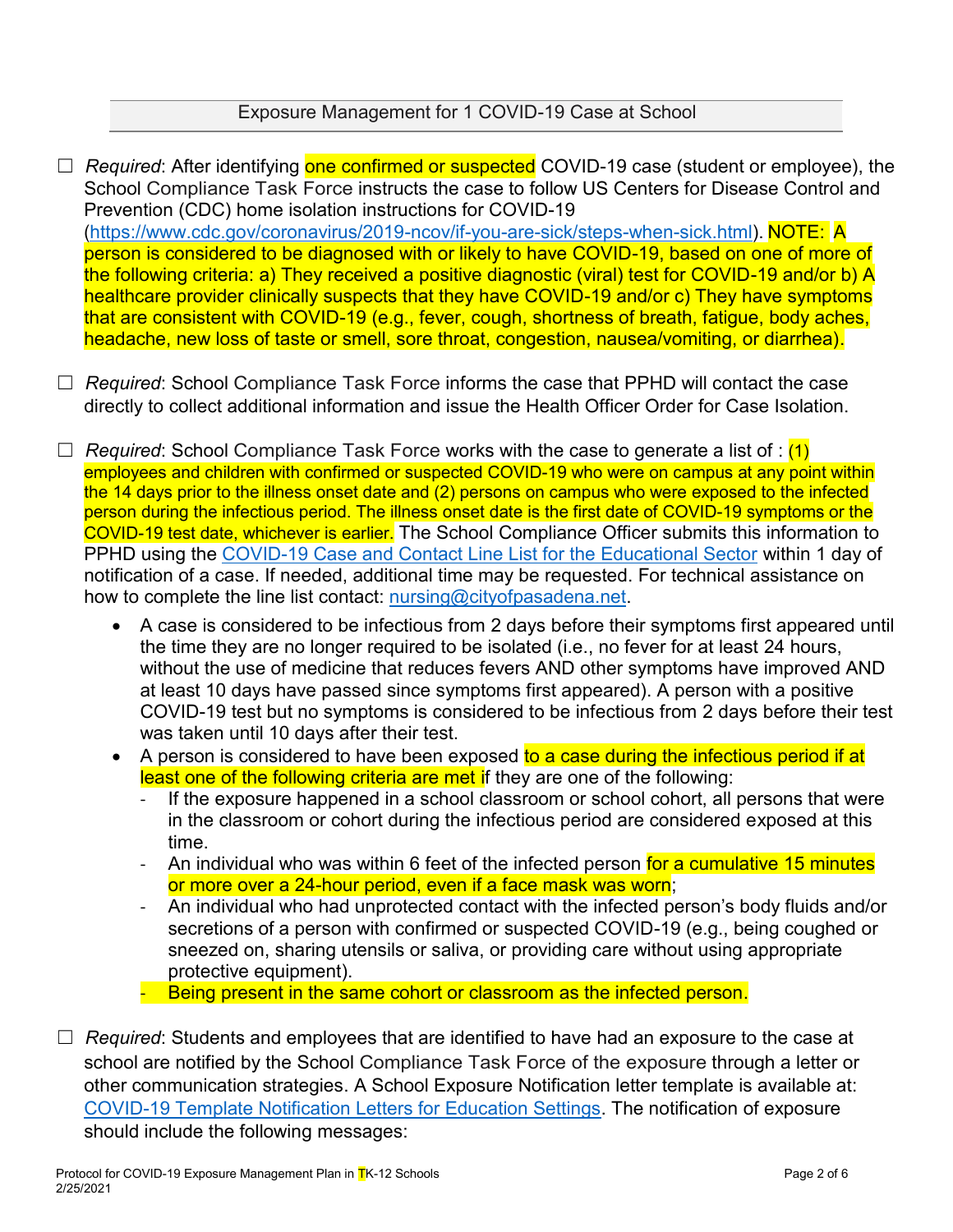- Students and employees with an exposure to the case should receive a test (a PCR nasal swab test, not a blood test or a rapid nasal swab antigen test) for COVID-19 at least five days after exposure, whether or not they have symptoms, and inform the school of test results. This will determine the extent of disease spread at the school and serve as a basis for further control measures. Testing resources include: Employee Health Services or Occupational Health Services, Student Health Center, personal healthcare providers, and community testing sites: https://covid19.lacounty.gov/testing/ and covid19.pasadena/testing. Individuals who need assistance with health insurance enrollment or finding a medical provider can call 626-744-6068 or 211.
- Exposed students and employees are required to quarantine for  $10$  days since the last exposure to the case while the case was infectious (as defined above). Those exposed must maintain a full 10-day quarantine, regardless of any test results. Test results (even a negative result) CANNOT shorten a quarantine period to fewer than 10 days. In addition, the exposed person must conduct symptom screening for 4 more days, and self-isolate if symptomatic at any time, and seek clinical evaluation and testing. At any time after the test, until day 10, the person may subsequently develop disease, with or without symptoms. Home Quarantine Guidance for COVID-19 is available at: http://publichealth.lacounty.gov/acd/ncorona2019/covidquarantine/.
- PPHD will contact exposed students and employees directly to collect additional information and issue the Health Officer Order for Quarantine.
- ☐ *Recommended*: School Compliance Task Force will determine whether additional notification is needed to inform the wider school community about the school exposure and precautions being taken to prevent spread of COVID-19. A general notification letter template is available at: COVID-19 Template Notification Letters for Education Settings.

Exposure Management for 2 COVID-19 Cases at School within a 14-day Period

- □ *Required:* After identifying 2 laboratory confirmed or suspected cases (students and/or employees) within a 14-day period, the school follows the *required* steps for 1 case.
- ☐ *Recommended*: School Compliance Task Force determines whether the 2 cases are epidemiologically linked, meaning that the two affected individuals were both present at some point in the same setting during the same time period while either or both were infectious.\*

*\*A case is considered to be infectious from 2 days before symptoms first appeared until they are no longer required to be isolated (i.e., no fever for at least 24 hours without the use of medicine that reduces fever AND other symptoms have improved AND at least 10 days have passed since symptoms first appeared). A person with a positive COVID-19 test but no symptoms is considered to be infectious from 2 days before their test was taken until 10 days after their test.*

• Determination of epidemiological links between cases may require further investigation to assess exposure history and identify all possible locations and persons that may have been exposed to the case while infectious. A tool is available to assist in the assessment of epidemiological links at: COVID-19 Exposure Investigation Worksheet for the Education Sector. For technical assistance on how to assess for epidemiological links, please contact nursing@cityofpasadena.net.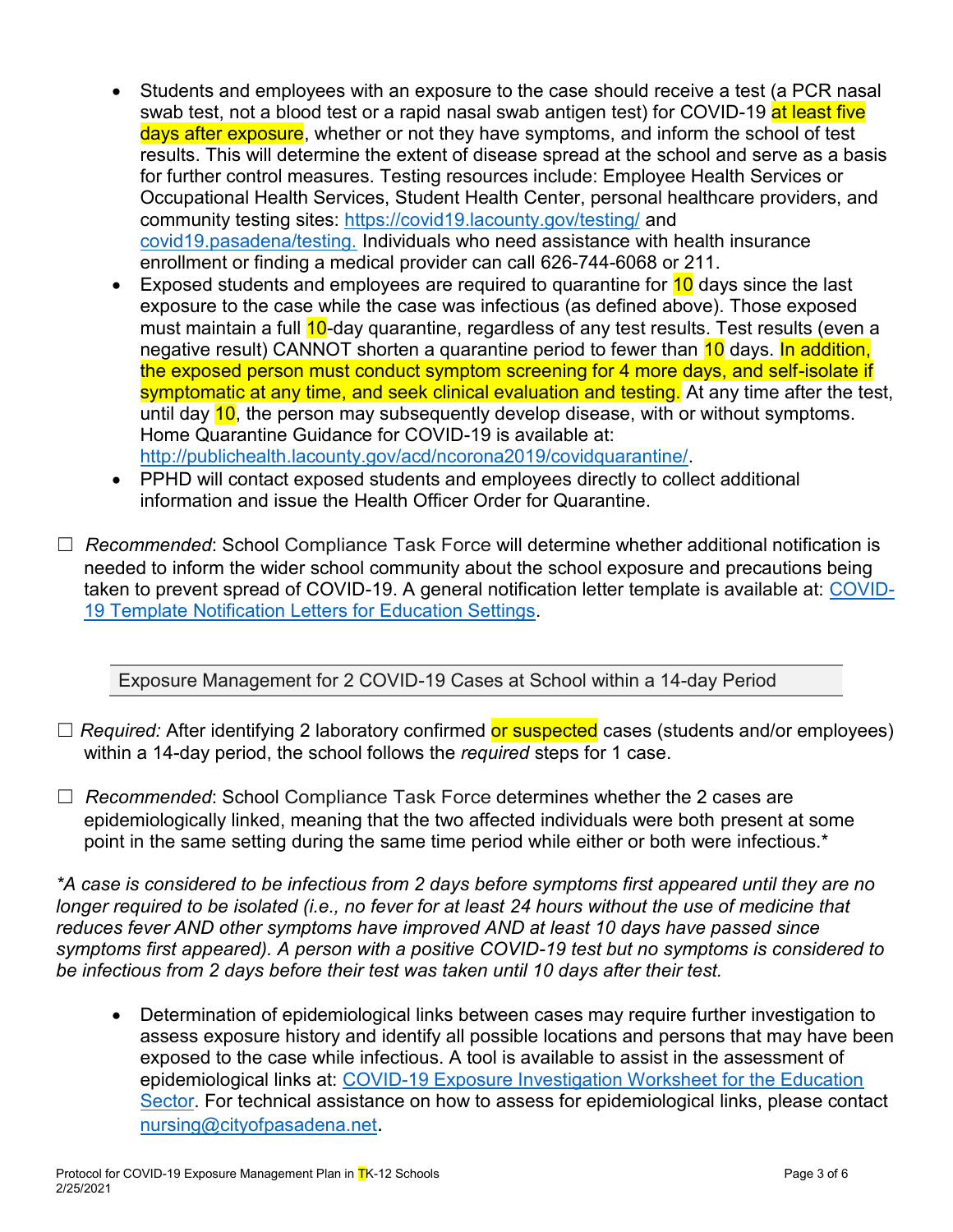- If epidemiological links do not exist, the school continues with routine exposure management.
- If epidemiological links exist, the school reinforces messages to students and employees on precautions to take to prevent spread at the school, including implementation of sitespecific interventions.

Exposure Management for ≥ 3 COVID-19 Cases at School within a 14-day Period

- □ *Required:* If the school identifies a cluster of 3 or more linked cases (students and/or employees) within a 14-day period, the school should proceed with the following steps:
	- Exercit Report the cluster to PPHD within 1 business day via email at: nursing@cityofpasadena.net or by calling (626) 744-6089.
	- x Compete the *Line List for Cases and Contacts*, available at: COVID-19 Case and Contact Line List for the Educational Sector and submit it to nursing@cityofpasadena.net. For technical assistance on how to complete the line list contact nursing@cityofpasadena.net.
	- x PPHD will review the *Line List for Cases and Contacts* to determine whether the outbreak criteria have been met. PPHD will contact the school within 1 business day to advise on next steps. Outbreak Criteria: At least 3 -confirmed cases with symptomatic or asymptomatic COVID-19 within a 14-day period in a group\* with members who are epidemiologically linked, do not share a household, and are not a close contact of each other outside of the campus. \*School groups include persons that share a common membership at school (e.g., classroom, school event, school extracurricular activity, academic class, sport teams, clubs, transportation). Epidemiological links require the infected persons to have been present at some point in the same setting during the same time period while infectious.
	- If outbreak criteria are not met, PPHD may advise the school to continue with routine exposure management.
	- If outbreak criteria are met, **PPHD will initiate an** outbreak investigation.
	- PPHD will coordinate with the school on outbreak management for the duration of the outbreak investigation.
	- School Compliance Task Force will submit requested information, including updates to the *Line List for Cases and Contacts,* to the investigator until the outbreak is resolved (i.e., no new cases at least 14 days since the last confirmed case).
- ☐ *Recommended:* Prior to reporting a cluster to the PPHD, the School Compliance Task Force will determine whether at least 3 cases in the cluster have epidemiological links. A tool is available to assist in the assessment of epidemiological links at: COVID-19 Exposure Investigation Worksheet for the Education Sector. For technical assistance on how to assess for epidemiological links, please contact nursing@cityofpasadena.net.
	- If epidemiological links do not exist between at least 3 cases in the cluster, the school continues with routine exposure management.
	- If epidemiological links exist between at least 3 cases in the cluster, the school reports the cluster to PPHD at nursing@cityofpasadena.net or by calling (626) 744-6089.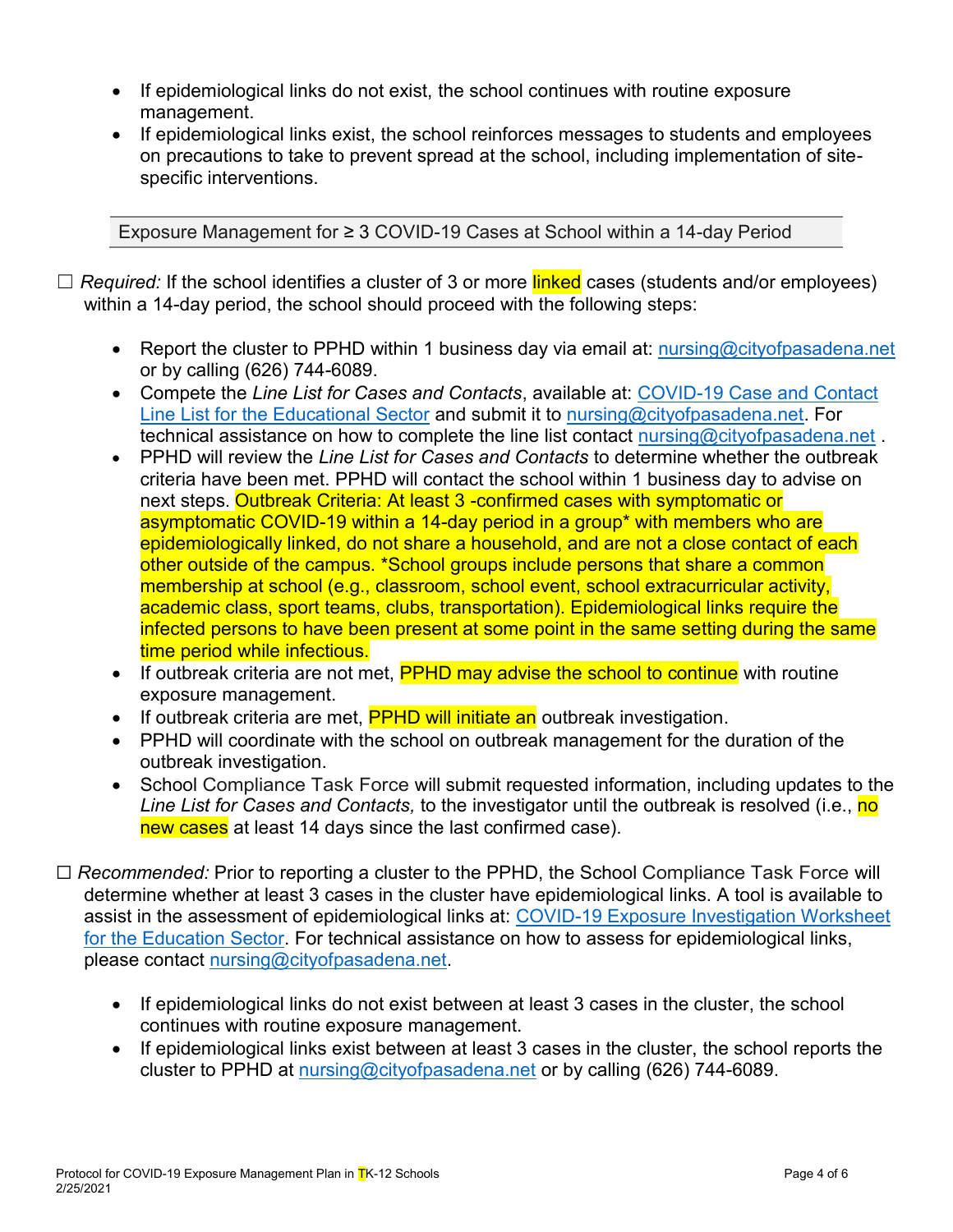### COVID-19 Exposure Management Plan (EMP) Contact Information

I, Laurilie Keay Chronic Head of School/Superintendent), attest that my school, **Laurilie Keay**

(name of school), has prepared our exposure management plan, designated staff for the COVID-19 School Compliance Team, and the members of that team have completed training on: **Alma Fuerte**

- Schools and School-Based Programs  $TK-12$  Public Health Reopening Protocol
- Exposure Management Plan for Schools  $TK-12$
- COVID-19 Case and Contact Line List for the Educational Sector
- COVID-19 Exposure Investigation Worksheet for the Education Sector
- COVID-19 Template Notification Letters for Education Settings

Signature Communication Date **3/8/2021**

| PERSON RESPONSIBLE FOR IMPLEMENTING EMP                |  |
|--------------------------------------------------------|--|
| Person in Charge (COVID-19 School Compliance Officer): |  |
| <b>Adriani Leon</b>                                    |  |
| Title:                                                 |  |
| <b>Operations Manager</b>                              |  |
| Phone Number:                                          |  |
| 626-204-5265                                           |  |